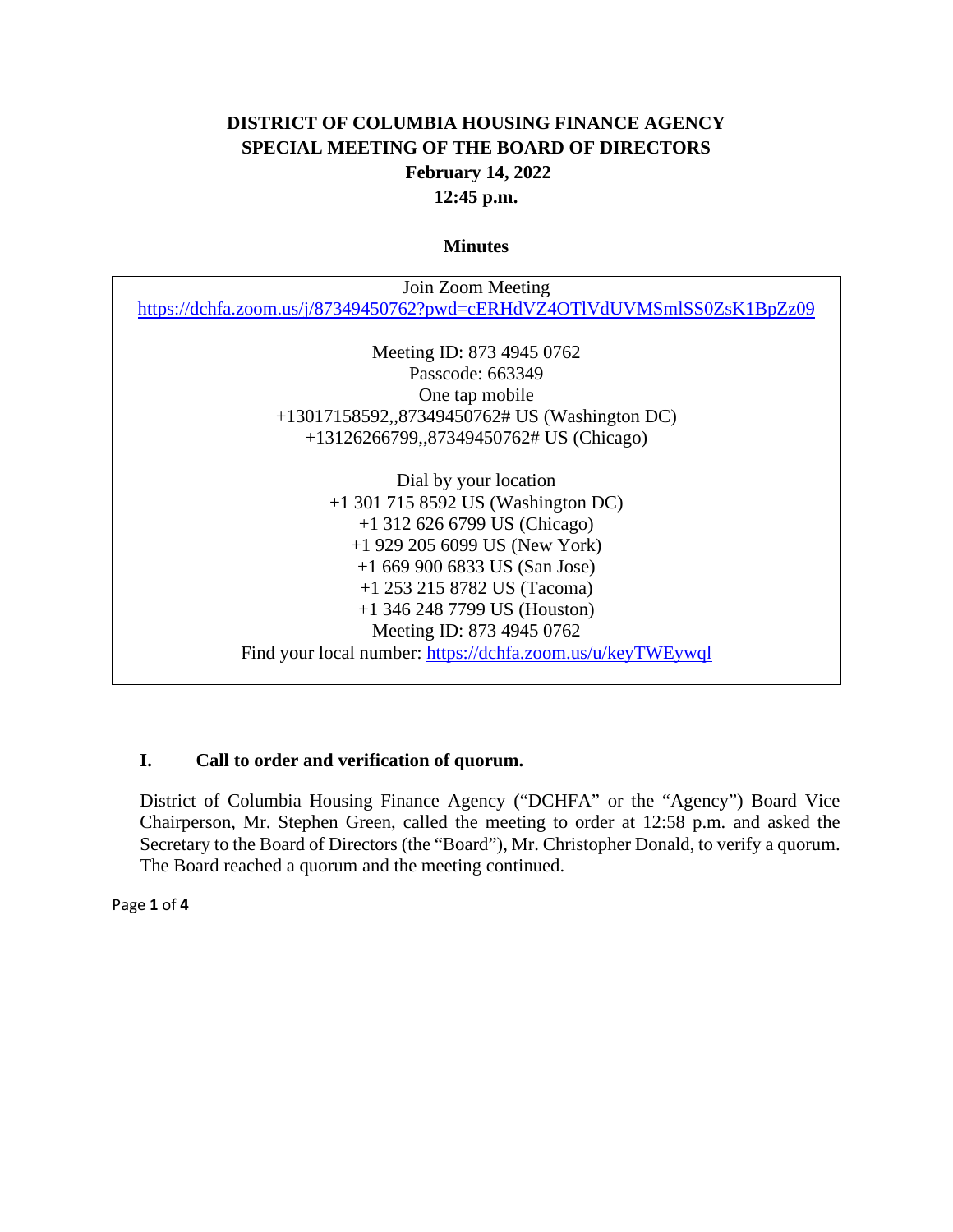The following members were present via Zoom: Mr. Stephen M. Green, Ms. Heather Howard, Mr. Stanley Jackson and Mr. Bryan "Scottie" Irving. Shortly after the meeting began, Mr. Irving made a statement recusing himself from the Parcel 42 transaction. He then left the meeting.

### **II. Vote to close meeting to discuss Parcel 42.**

Pursuant to the District of Columbia Administrative Procedure Act, the Vice Chairperson of the Board of Directors called a vote to close the meeting in order to discuss, establish, or instruct the public body's staff or negotiating agents concerning the position to be taken in negotiating **Parcel 42**. An open meeting would adversely affect matters related to the Agency. (D.C. Code §2-575(b)(2)).

Mr. Green called for a motion to close the meeting. Mr. Jackson made a motion to close the meeting. The motion was properly seconded by Ms. Howard. The motion passed by a chorus of ayes.

The meeting was closed at 1:02 p.m. and re-opened at 1:10 p.m.

## **III. Consideration of DCHFA Final Bond Resolution No. 2022-04 for Parcel 42.**

Mr. Scott Hutter, Deputy Director, Multifamily Neighborhood Lending & Investments ("MLNI"), presented the transaction to the Board. The MLNI team recommends the authorization of the issuance of tax-exempt bonds in an amount not to exceed \$39 million for the Parcel 42 project (the "Project"). During March 2021, the Deputy Mayor for Planning and Economic Development ("DMPED") awarded the rights to develop the parcel to Dantes Partners.

The project is located in the Shaw Neighborhood of northwest Washington, D.C., at the intersection of 7th Street and Rhode Island Avenue. The site is one block south of the Shaw-Howard University Metro Station, which services the green and yellow lines. The Property has an land disposition agreement that expires on February 22, 2022. One hundred eight (108) of the one hundred ten (110) units are low income housing tax credit ("LIHTC") restricted. One hundred two (102) units will be restricted at sixty percent (60%) or less. Two units will be market rate.

Page **2** of **4**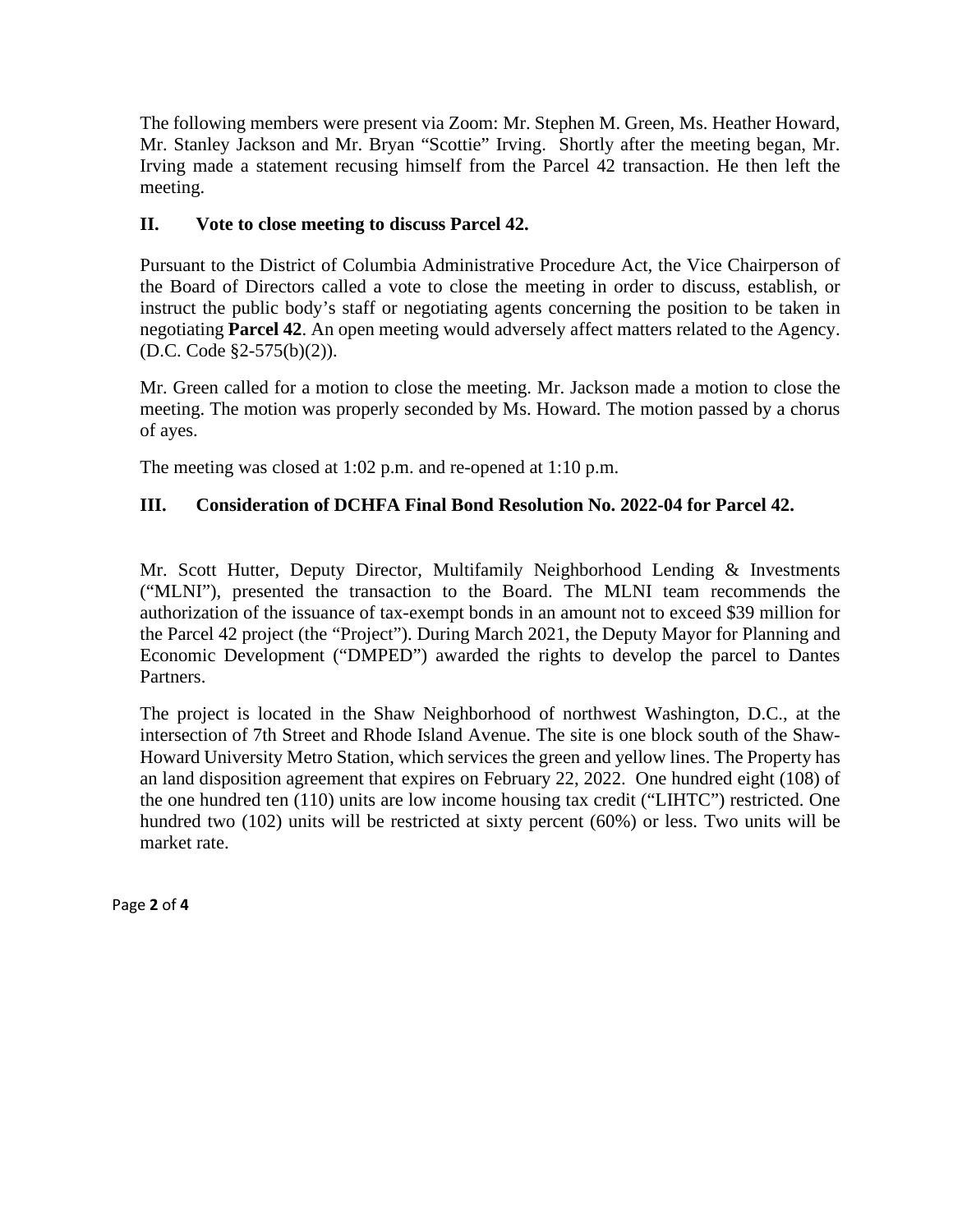The capital stack of the development will consist of permanent financing in the approximate amount of \$13.36 million as Impact Community Capital First Mortgage loan. A \$15.64 million subordinate loan from the Amazon Housing Equities Fund, \$24.38 million in federal low income housing tax credit equity, \$4.33 million in DC LIHTC equity, \$1.2 million in preferred developer fees. The total development cost will be \$58.9 million, or \$535,000 dollars per unit.

The managing members for the project are 8th Street CBC, which has a fifty-one percent (51%) interest and Dantes Partners, which has a forty-nine (49%) interest. There are three (3) limited liability corporation partners that are controlled by Max Bound, Scottie Irving, and Martin Ditto.

Other members of the development team include Davis Construction Company as the general contractor, Grimm Parker & Associates as the architects, and Peria Management as the property manager.

Mr. Hutter concluded his presentation and introduced Corey Powell and Eugene Tully from the developer team.

Mr. Jackson asked about the scope of the site and which amenities and tenant services will be provided. Mr. Powell stated that the details of the Project and what services would be provided for the tenants.

Ms. Howard asked if a second phase one report had been completed. Mr. Powell stated that a second phase one had been procured and would be provided prior to closing.

There were no further questions.

Mr. Irving and Mr. Binitie were recused and were not present for the vote or discussion on the transaction.

Mr. Donald called for a vote to approve DCHFA Final Bond Resolution No. 2022-04 for Parcel 42. Ms. Howard made a motion to approve the resolution and it was properly seconded by Mr. Jackson. Mr. Donald took a poll vote because the Agency is committing volume cap. The resolution was unanimously approved.

### **IV. Other Business.**

There were no other business matters.

Page **3** of **4**